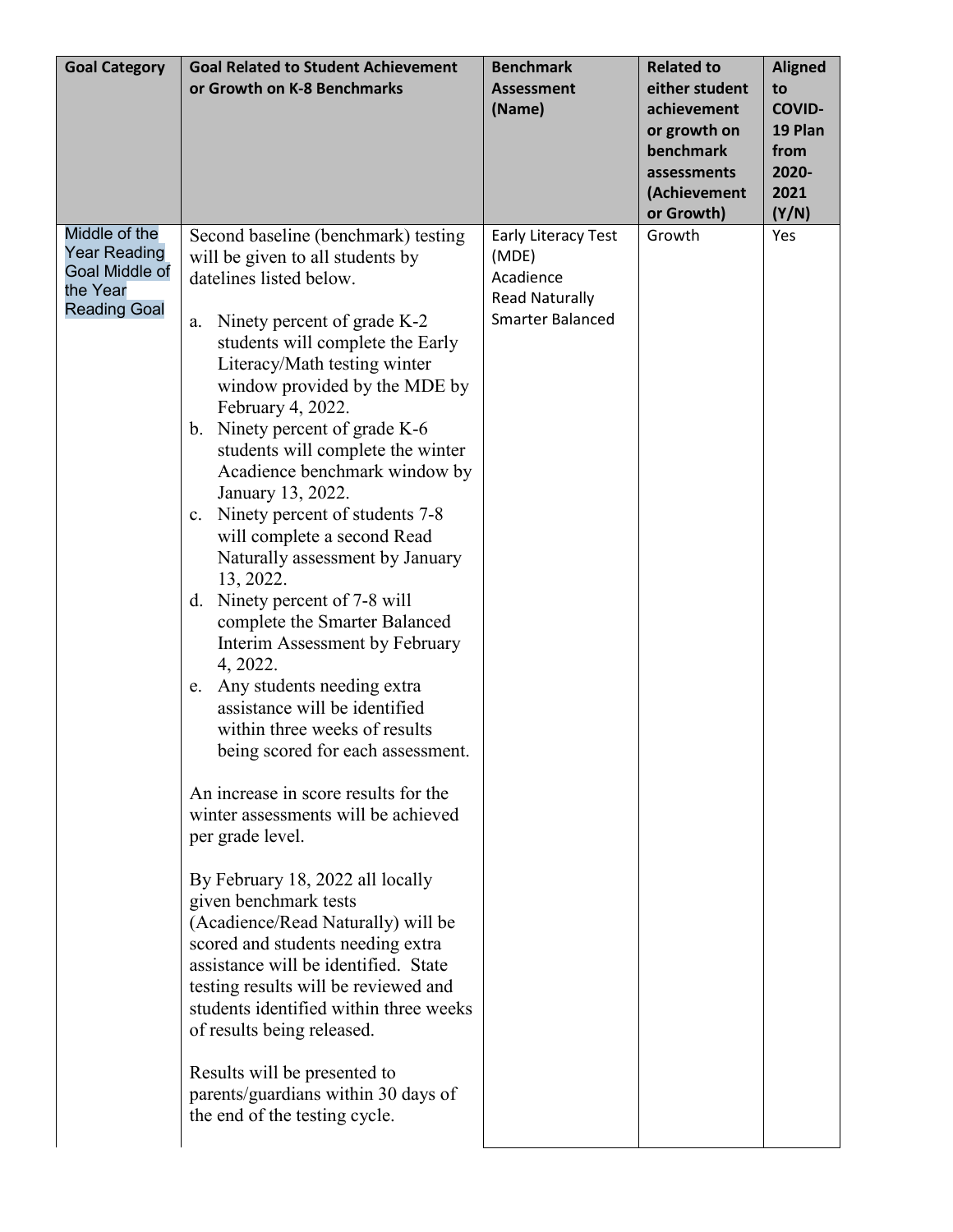| Progress reports will be presented to  |  |  |
|----------------------------------------|--|--|
| The Stanton Township Public            |  |  |
| Schools Board of Directors at the      |  |  |
| February board meeting.                |  |  |
|                                        |  |  |
| Progress reports will be posted to the |  |  |
| school website transparency page by    |  |  |
| the third week in February.            |  |  |
|                                        |  |  |
|                                        |  |  |
|                                        |  |  |
|                                        |  |  |
|                                        |  |  |
|                                        |  |  |
|                                        |  |  |
|                                        |  |  |
|                                        |  |  |
|                                        |  |  |
|                                        |  |  |
|                                        |  |  |
|                                        |  |  |
|                                        |  |  |
|                                        |  |  |
|                                        |  |  |
|                                        |  |  |
|                                        |  |  |
|                                        |  |  |
|                                        |  |  |
|                                        |  |  |
|                                        |  |  |
|                                        |  |  |
|                                        |  |  |
|                                        |  |  |
|                                        |  |  |
|                                        |  |  |
|                                        |  |  |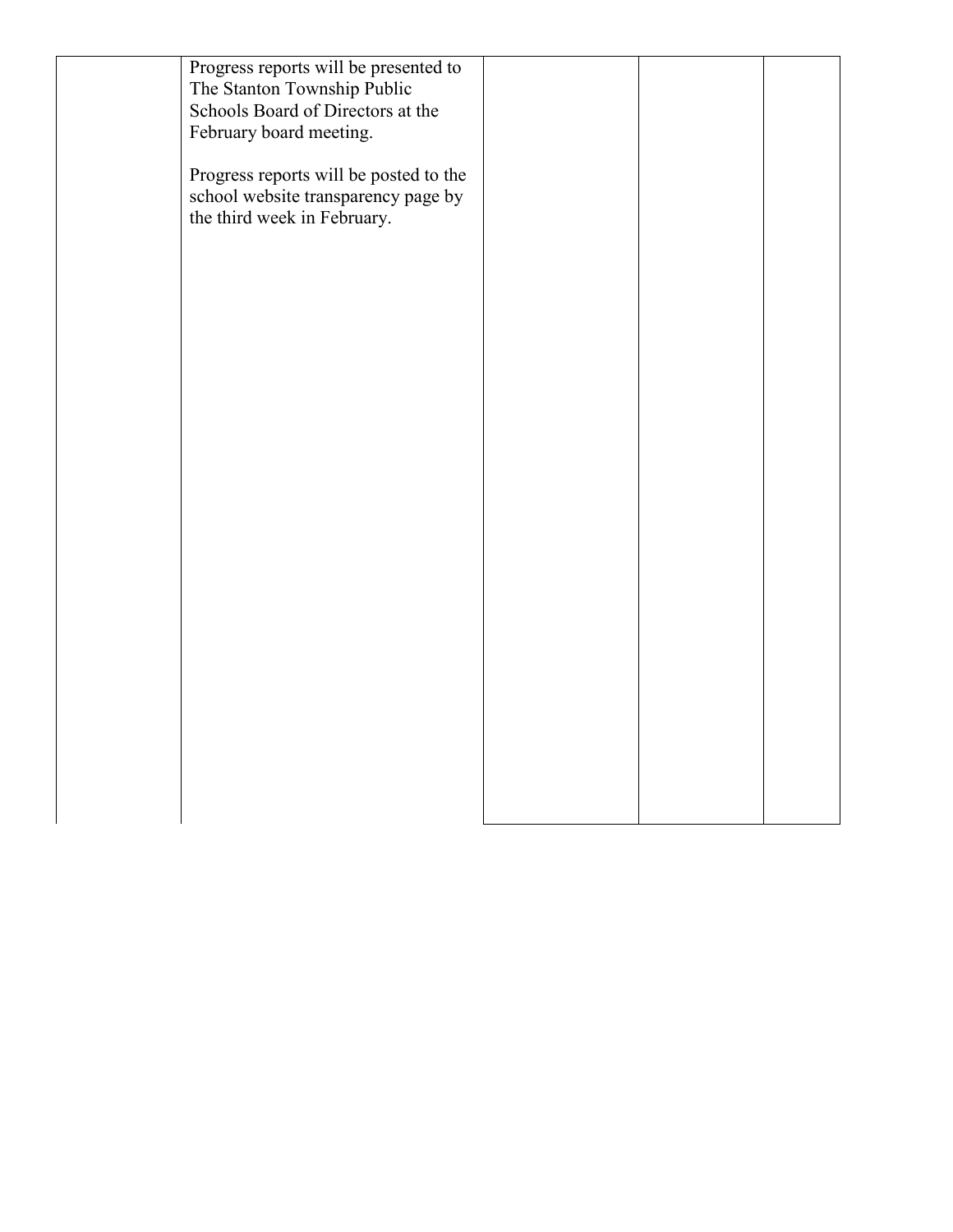| Middle of the<br>Year<br><b>Mathematics</b><br>Goal Middle of<br>the Year<br><b>Mathematics</b><br>Goal | Second baseline (benchmark) testing<br>will be given to all students by<br>datelines listed below.<br>Ninety percent of grade K-2<br>a.<br>students will complete the Early<br>Literacy/Math testing winter<br>window provided by the MDE by<br>February 4, 2022.<br>b. Ninety percent of grade K-6<br>students will complete the winter<br>Acadience benchmark window by<br>January 13, 2022.<br>c. Ninety percent of students 7-8<br>will complete a second Read<br>Naturally assessment by January<br>13, 2022.<br>Ninety percent of 7-8 will<br>d.<br>complete the Smarter Balanced<br>Interim Assessment by February<br>4, 2022.<br>e. Any students needing extra<br>assistance will be identified<br>within three weeks of results<br>being scored for each assessment.<br>An increase in score results for the<br>winter assessments will be achieved<br>per grade level.<br>By February 18, 2022 all locally<br>given benchmark tests<br>(Acadience/Read Naturally) will be<br>scored and students needing extra<br>assistance will be identified. State<br>testing results will be reviewed and<br>students identified within three weeks<br>of results being released.<br>Results will be presented to<br>parents/guardians within 30 days of<br>the end of the testing cycle.<br>Progress reports will be presented to<br>The Stanton Township Public<br>Schools Board of Directors at the<br>February board meeting.<br>Progress reports will be posted to the<br>school website transparency page by | Early Math (MDE)<br>Acadience<br><b>Smarter Balanced</b> | Growth | Yes |
|---------------------------------------------------------------------------------------------------------|-------------------------------------------------------------------------------------------------------------------------------------------------------------------------------------------------------------------------------------------------------------------------------------------------------------------------------------------------------------------------------------------------------------------------------------------------------------------------------------------------------------------------------------------------------------------------------------------------------------------------------------------------------------------------------------------------------------------------------------------------------------------------------------------------------------------------------------------------------------------------------------------------------------------------------------------------------------------------------------------------------------------------------------------------------------------------------------------------------------------------------------------------------------------------------------------------------------------------------------------------------------------------------------------------------------------------------------------------------------------------------------------------------------------------------------------------------------------------------------------------------------------|----------------------------------------------------------|--------|-----|
|                                                                                                         | the third week in February.                                                                                                                                                                                                                                                                                                                                                                                                                                                                                                                                                                                                                                                                                                                                                                                                                                                                                                                                                                                                                                                                                                                                                                                                                                                                                                                                                                                                                                                                                       |                                                          |        |     |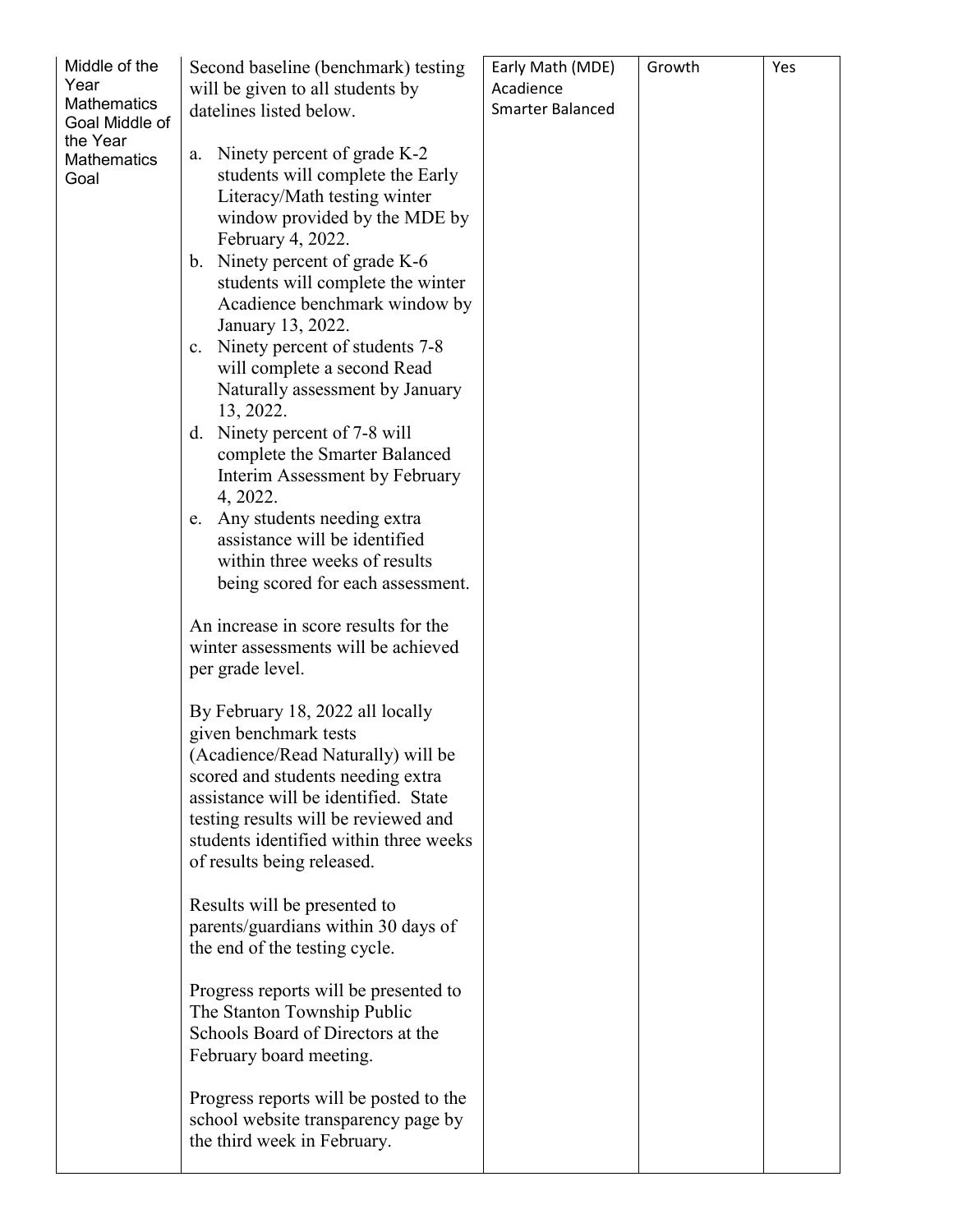| <b>End of Year</b>  | The last benchmark assessments will            | Early Literacy Test     | Growth | Yes |
|---------------------|------------------------------------------------|-------------------------|--------|-----|
| <b>Reading Goal</b> | be given to all students by datelines          | (MDE)                   |        |     |
| End of Year         | listed below.                                  | Acadience               |        |     |
| <b>Reading Goal</b> |                                                | <b>Read Naturally</b>   |        |     |
|                     | Ninety percent of grade K-2<br>a.              | <b>Smarter Balanced</b> |        |     |
|                     | students will complete the Early               |                         |        |     |
|                     | Literacy/Math testing spring                   |                         |        |     |
|                     | window provided by the MDE by                  |                         |        |     |
|                     | TBD.                                           |                         |        |     |
|                     | b. Ninety percent of grade K-6                 |                         |        |     |
|                     | students will complete the winter              |                         |        |     |
|                     | Acadience benchmark window by<br>May 13, 2022. |                         |        |     |
|                     | c. Ninety percent of students 7-8              |                         |        |     |
|                     | will complete a third Read                     |                         |        |     |
|                     | Naturally assessment by May 13,                |                         |        |     |
|                     | 2022.                                          |                         |        |     |
|                     | d. Ninety percent of 7-8 will                  |                         |        |     |
|                     | complete the Smarter Balanced                  |                         |        |     |
|                     | Interim Assessment by May 27,                  |                         |        |     |
|                     | 2022.                                          |                         |        |     |
|                     |                                                |                         |        |     |
|                     | An increase in score results for the           |                         |        |     |
|                     | end of the year/spring will be                 |                         |        |     |
|                     | achieved per grade level over the              |                         |        |     |
|                     | middle of year testing.                        |                         |        |     |
|                     | By June 30, 2022 all end of the year           |                         |        |     |
|                     | assessment results will be reviewed            |                         |        |     |
|                     | by an educational team to determine            |                         |        |     |
|                     | supplements needed for students over           |                         |        |     |
|                     | the summer, classroom placement for            |                         |        |     |
|                     | the 2022-2023 school year, and any             |                         |        |     |
|                     | extra interventions needed for                 |                         |        |     |
|                     | students.                                      |                         |        |     |
|                     | Final progress reports will be                 |                         |        |     |
|                     | presented to parents/guardians by              |                         |        |     |
|                     | June 30, 2022.                                 |                         |        |     |
|                     |                                                |                         |        |     |
|                     | Final progress reports will be                 |                         |        |     |
|                     | presented to the Board of Directors            |                         |        |     |
|                     | during the June 2022 Board Meeting             |                         |        |     |
|                     | (may be presented earlier if data is           |                         |        |     |
|                     | available) and posted on the schools           |                         |        |     |
|                     | website under the transparency page.           |                         |        |     |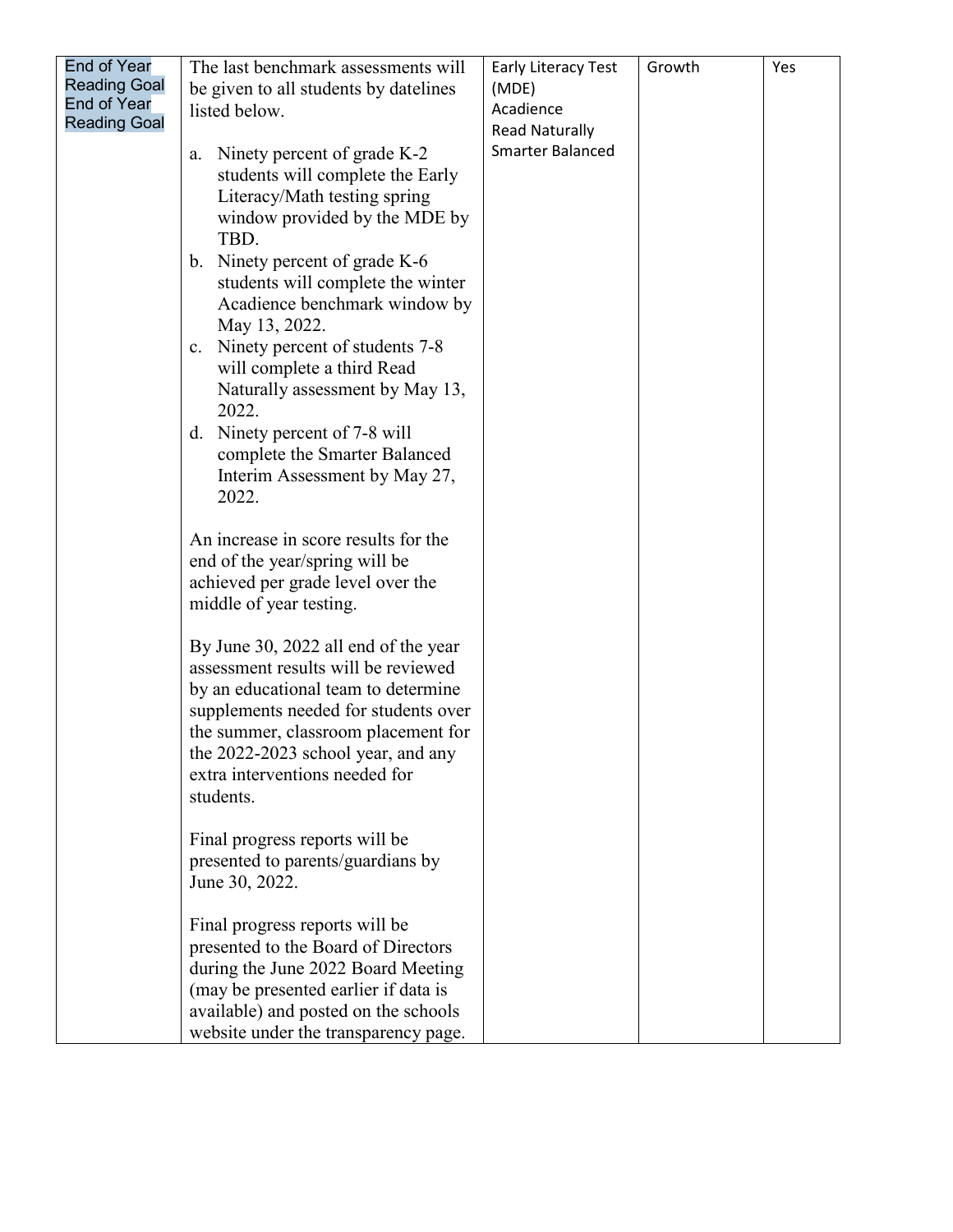| End of Year        | The last benchmark assessments will                                          | Early Math (MDE)        | Growth | Yes |
|--------------------|------------------------------------------------------------------------------|-------------------------|--------|-----|
| <b>Mathematics</b> | be given to all students by datelines                                        | Acadience               |        |     |
| Goal End of        | listed below.                                                                | <b>Smarter Balanced</b> |        |     |
| Year               |                                                                              |                         |        |     |
| <b>Mathematics</b> |                                                                              |                         |        |     |
| Goal               | e. Ninety percent of grade K-2                                               |                         |        |     |
|                    | students will complete the Early                                             |                         |        |     |
|                    | Literacy/Math testing spring                                                 |                         |        |     |
|                    | window provided by the MDE by                                                |                         |        |     |
|                    | TBD.                                                                         |                         |        |     |
|                    | Ninety percent of grade K-6<br>f.                                            |                         |        |     |
|                    | students will complete the winter                                            |                         |        |     |
|                    | Acadience benchmark window by                                                |                         |        |     |
|                    | May 13, 2022.                                                                |                         |        |     |
|                    | Ninety percent of students 7-8<br>g.                                         |                         |        |     |
|                    | will complete a third Read                                                   |                         |        |     |
|                    | Naturally assessment by May 13,                                              |                         |        |     |
|                    | 2022.                                                                        |                         |        |     |
|                    | h. Ninety percent of 7-8 will                                                |                         |        |     |
|                    | complete the Smarter Balanced                                                |                         |        |     |
|                    | Interim Assessment by May 27,                                                |                         |        |     |
|                    | 2022.                                                                        |                         |        |     |
|                    |                                                                              |                         |        |     |
|                    | An increase in score results for the                                         |                         |        |     |
|                    | end of the year/spring will be                                               |                         |        |     |
|                    | achieved per grade level over the                                            |                         |        |     |
|                    | middle of year testing.                                                      |                         |        |     |
|                    |                                                                              |                         |        |     |
|                    | By June 30, 2022 all end of the year                                         |                         |        |     |
|                    | assessment results will be reviewed                                          |                         |        |     |
|                    | by an educational team to determine                                          |                         |        |     |
|                    | supplements needed for students over                                         |                         |        |     |
|                    | the summer, classroom placement for                                          |                         |        |     |
|                    | the 2022-2023 school year, and any                                           |                         |        |     |
|                    | extra interventions needed for                                               |                         |        |     |
|                    | students.                                                                    |                         |        |     |
|                    |                                                                              |                         |        |     |
|                    | Final progress reports will be                                               |                         |        |     |
|                    |                                                                              |                         |        |     |
|                    | presented to parents/guardians by                                            |                         |        |     |
|                    | June 30, 2022.                                                               |                         |        |     |
|                    | Final progress reports will be                                               |                         |        |     |
|                    | presented to the Board of Directors                                          |                         |        |     |
|                    | during the June 2022 Board Meeting                                           |                         |        |     |
|                    |                                                                              |                         |        |     |
|                    | (may be presented earlier if data is                                         |                         |        |     |
|                    | available) and posted on the schools<br>website under the transparency page. |                         |        |     |
| Middle of the      |                                                                              |                         |        |     |
| Year Other-        |                                                                              |                         |        |     |
| academic or        |                                                                              |                         |        |     |
| Non-academic       |                                                                              |                         |        |     |
| <b>School Goal</b> |                                                                              |                         |        |     |
| (Optional)         |                                                                              |                         |        |     |